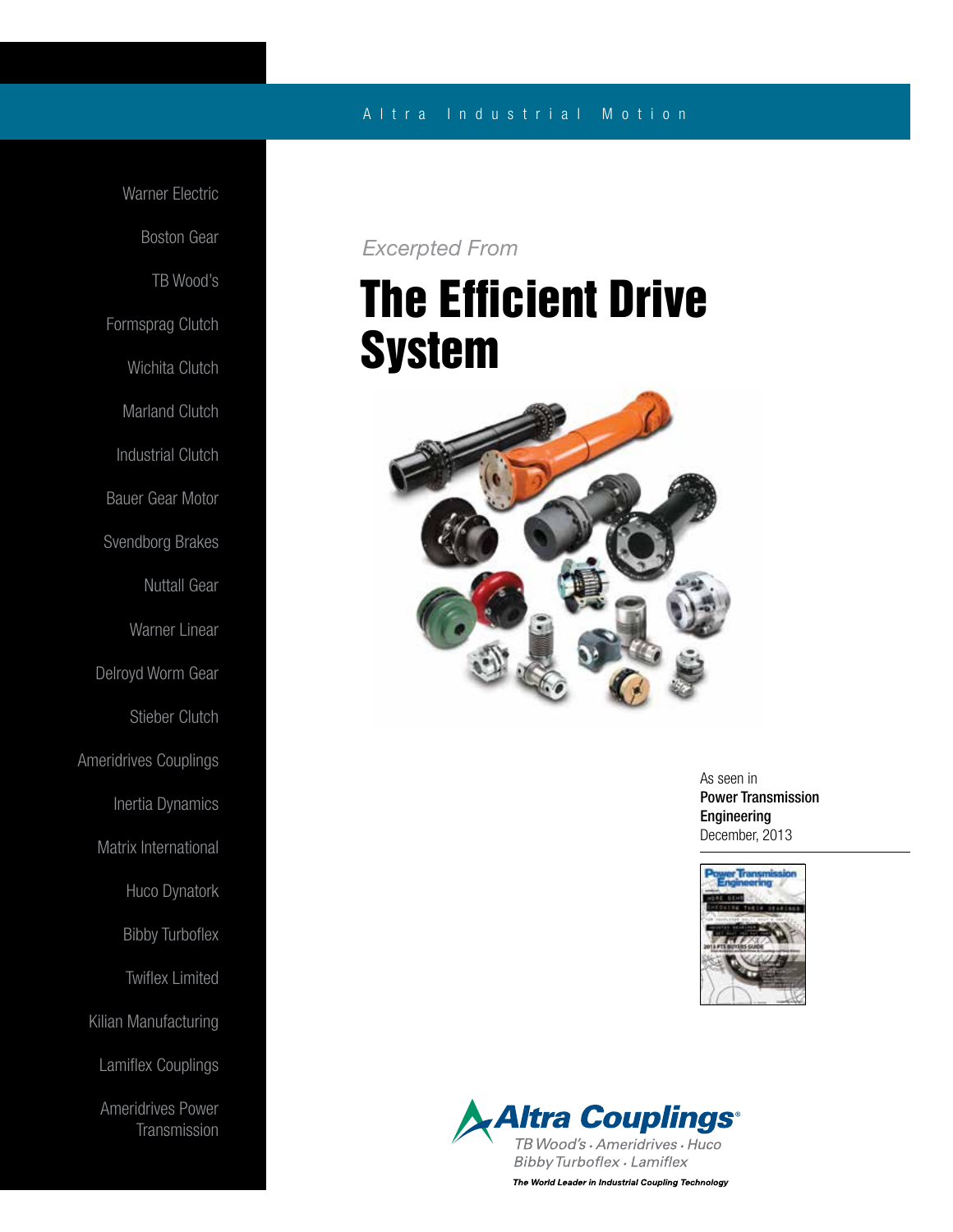### *Excerpted From*

# The Efficient Drive System

# Coupling Manufacturers Discuss Trends, Challenges and Future Outlook

by Matthew Jaster Senior Editor, Power Transmission Engineering



 "In the last three to five years, some of the biggest industry improvements have come as the result of the consolidation in the industry. Today more customers have easier access to service and support of a broader range of products locally than they did five or 10 years ago," says Mark O'Neil, director of engineering at Altra Couplings.

#### Challenges Ahead

 With technology rapidly changing and price always a factor, many coupling manufacturers have to aggressively seek out new industries and raise the bar on the quality of their own products. Additional challenges include redesign, higher speeds and changing the perception of couplings in the PT market.

 "There are several advancements in electrical generator technology that are being developed that will require very highspeed reliable couplings. These new applications are still many years away from large-scale production, but they offer some of the most challenging opportunities for coupling design," O'Neil says. "On the other end of the spectrum is the constant cost pressure of a global market. Engineering and production are continuously challenged to provide quality products that meet the customers' requirements at a competitive price. We are continuously working on new materials to provide our customers with longer life, higher torque ratings and increased misalignment capabilities to allow us to differentiate ourselves in the market."

#### Stock vs. Custom

 Like other power transmission components, coupling manufacturers need to provide a balance of stock and custom products. Custom couplings provide better results for high performance applications, but a shelf full of stock products is equally important.



The Torsiflex coupling from Altra is designed for process pump applications.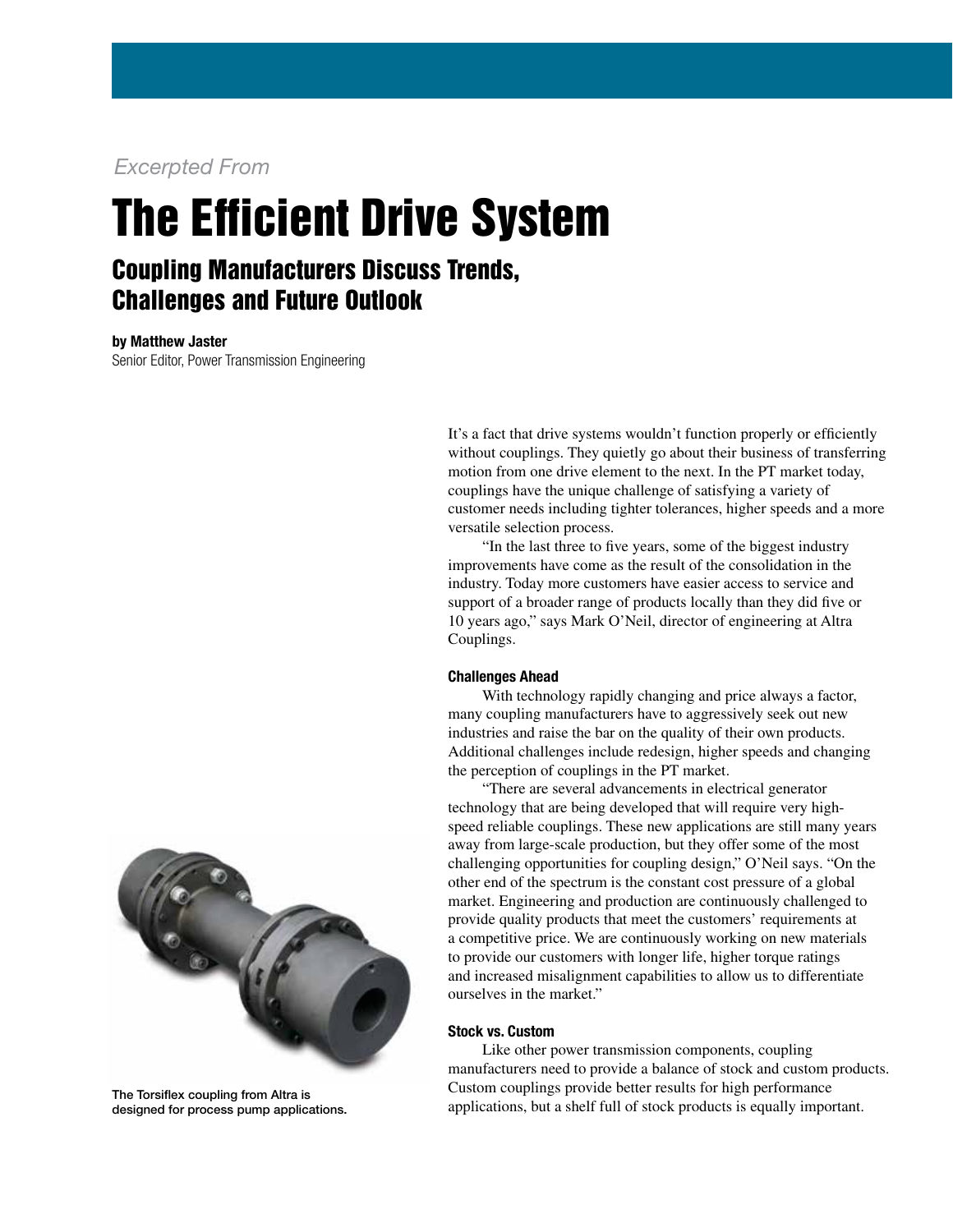"Altra Couplings provides a full range of couplings solutions from off-the-shelf products to very highly-engineered products. A significant part of our business involves taking standard, off-the-shelf products and modifying them to meet specific customer requirements. One of the advantages of our wide range of product offering is that a customer can build an entire plant with couplings from one company.

 Whether it's a critical process compressor running at 15,000 rpm or a fractional horsepower pump, all needs can be met with one supplier with established pricing," says O'Neil.

#### Customer Feedback

 Faster lead times seem to be top of the list when it comes to customer demands, followed by technical support, larger inventories and longer life.

 "Our customers are looking for longer life from couplings to reduce their downtime. They are looking for shorter delivery to reduce their inventory costs. They are looking for greater misalignment capability to reduce the time to install the equipment. They are also looking for more power density: smaller, lighter couplings that transmit more torque with less impact on the drive and driven equipment," O'Neil adds.

#### Future Considerations

 Couplings will continue to get more compact, with efforts to make them more easily configured for quick delivery. But what else will be contributing factors to the success of coupling manufacturers in the near future?

 "The coupling industry has seen a significant amount of consolidation in the last five years, and we would expect to see continued movement in that direction.

 Additionally, we would expect to see continued global expansion of those established companies into the non-traditional manufacturing countries," O'Neil says.